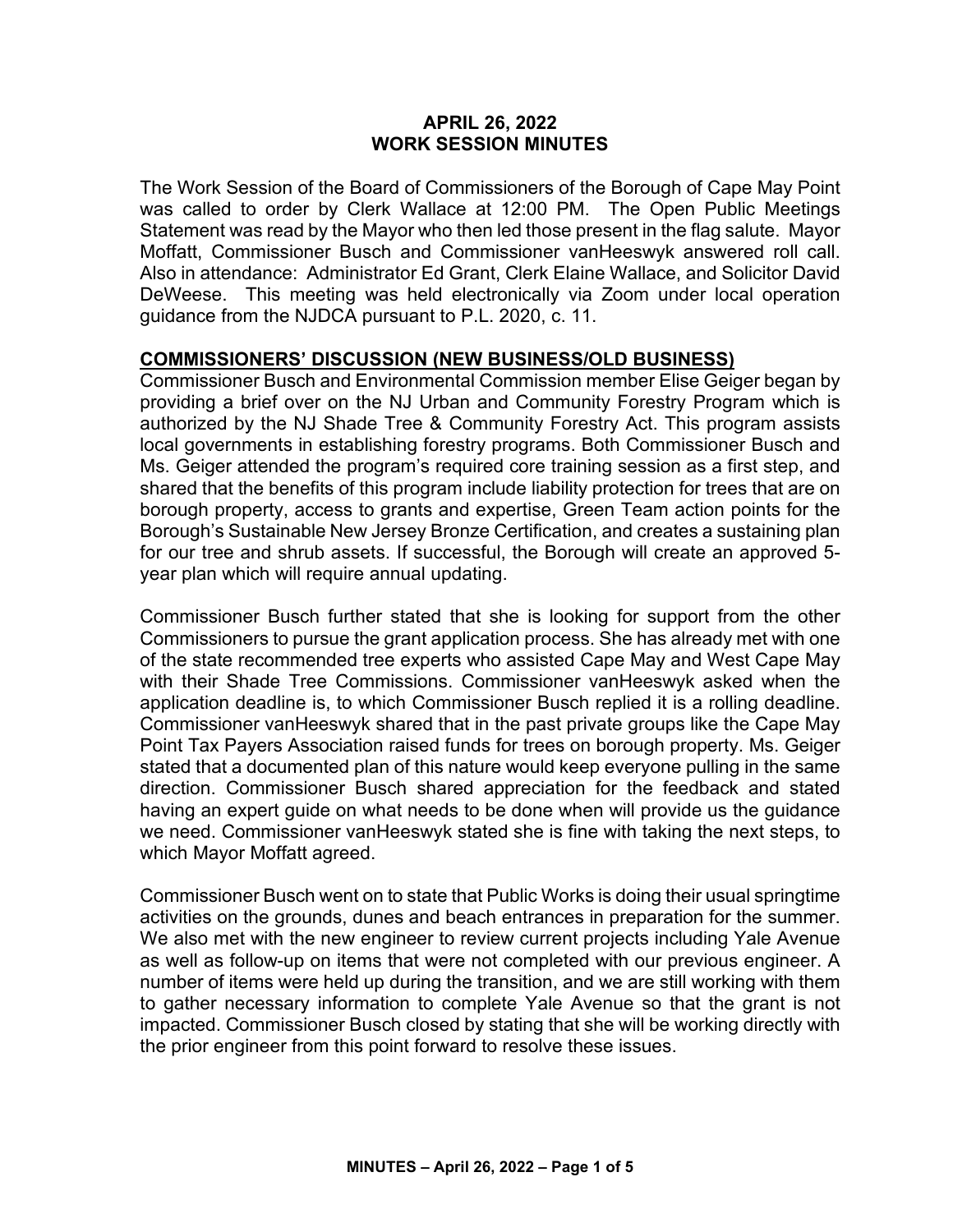Commissioner vanHeeswyk discussed the Joint Insurance Fund (JIF) Municipal Excess Liability (MEL) coverage and the benefits we receive, including training for employees (in-person and online), bulletins and newsletters, information on how to manage minors in the workplace, and guidance on employment practices planning. All of this comes to us through credentialed professionals. The cost of MEL through JIF is significantly less than what was priced through other commercial carriers. (approximately 30%).

Mayor Moffatt stated that the beach program is moving along, and the beach tag booth will be open behind Borough Hall for the onsite sales that begin in May.

# **ADMINISTRATOR'S REPORT**

Mr. Grant stated that we are spending time getting ready for the beach season, and have set up department head meetings to review health and safety, municipal excess liability and other pertinent topics to cover with our people.

## **PUBLIC QUESTIONS ON AGENDA ITEMS**

Sandy Allison thanked Commissioner Busch for her work towards a borough forestry plan which contributes to the overall health of our environment.

## **RESOLUTIONS:**

56-22 Salary Resolution 2022 *Motions: vanHeeswyk, Moffatt Roll call: all in favor* 

- 57-22 Authorizing Purchase of Scag Tiger Cat 2 Mower through Sourcewell Purchasing Cooperative *Motions: Busch, Moffatt Roll call: all in favor*
- 58-22 Approval of Bill List *Motions: vanHeeswyk, Moffatt Roll call: all in favor*

# **PUBLIC PORTION**

Hope Luken, 109 Lincoln Avenue, asked Commission Busch if a final decision on the trash yard has been made given the number of comments received from the public objecting to its closure, the additional funds put in the 2022 budget and the offer of funds from the Taxpayers Association to assist with the costs. Commissioner Busch stated she has not reconsidered her position and has sent correspondence to every person who contact her or the Borough explaining all the reasons behind the decision, which were not just monetary. Ms. Luken felt it would be more appropriate to send that information to every property owner, then asked if she could publish Ms. Busch's email in the Taxpayers Bulletin. Ms. Busch asked to review the matter with counsel before making a decision. Ms. Luken asked Commission Busch if she discussed the matter with the other commissioners, to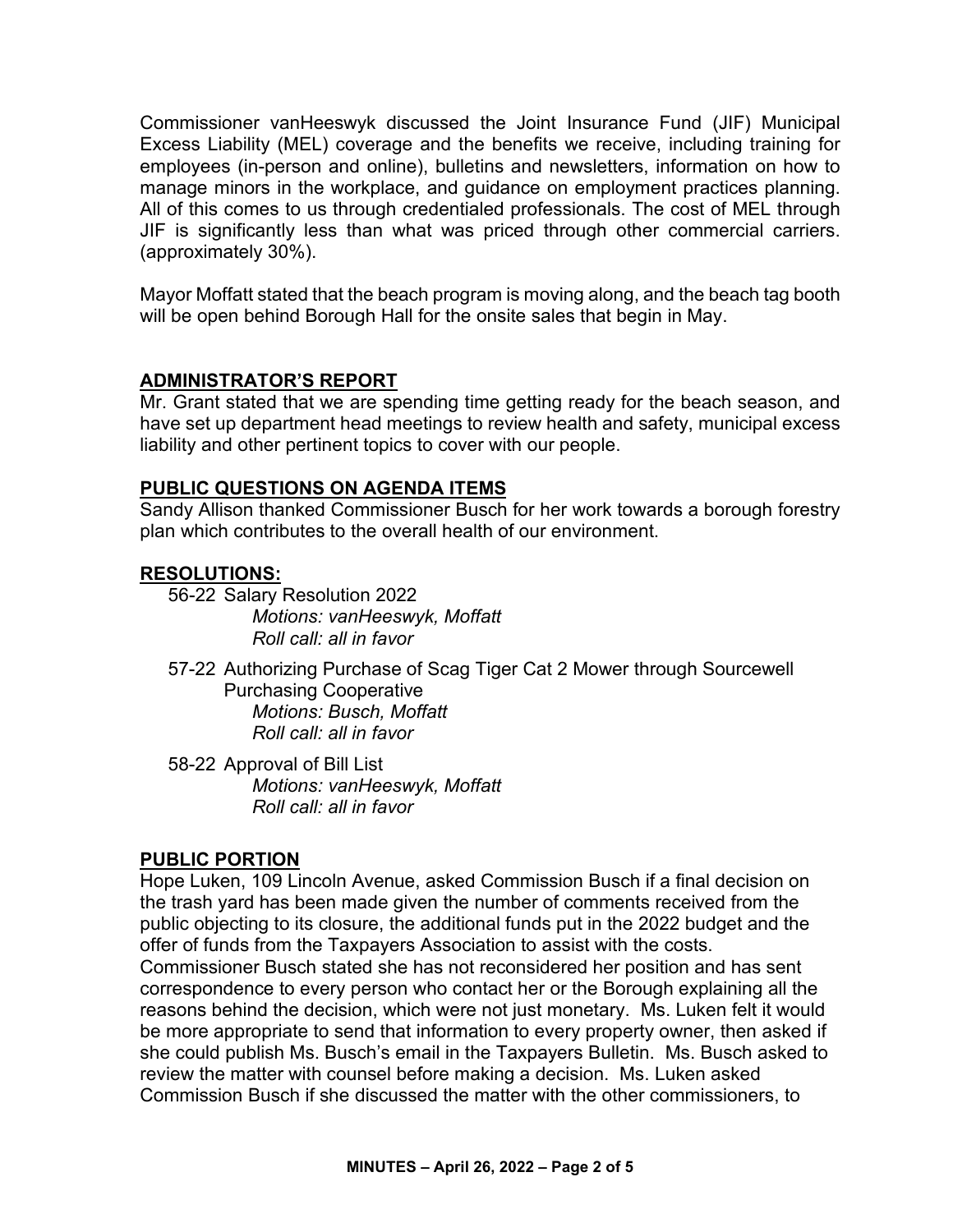which Ms. Busch said it was only discussed with the other commissioners at the previous meeting, but she had discussion with members of the administrative staff. Ms. Luken asked about what other options were discussed and felt all the complaints fell on deaf ears.

Jim Fraatz, 407 Cedar, asked who decided to dispose of the 10 dumpsters from the yard. Commissioner Busch stated she made the decision. Since the fixed asset list only pertains to items valued over \$5,000, there were not special requirements of how they could be disposed of. The dumpsters were taken to Raff's Recycling and the Borough received over \$400 for them. The dumpsters had been repaired repeatedly and were no longer viable. Mr. Fraatz asked if there is a process for items valued over \$5,000. Those items would require a resolution and are usually sold via online auction. Lastly, Mr. Fraatz asked if Public Works will now have to pick up trash from Borough buildings. Ms. Busch explained both Borough buildings have regular trash pickup.

Dan Simmler thought discussion of keeping the trash and recycling yard open would have been a discussion topic on today's meeting given the fact the budget was amended to include extra money and the Taxpayers Association is willing to donate money toward purchasing dumpsters. It was explained agenda items are added at the request of the Commissioner no one asked that it be added. Mr. Simmler felt Commissioner Busch's email could be shared by the Taxpayers Association since that communication said her decision was based on other issues like employees, illegal dumping, disturbance, etc., and not just on the budget. Ed. Grant's original response stated there were those were considerations. Mr. Simmler asked questions about the number of employees and having them cover the yard during off hours. He found the unilateral nature of the decision-making process most alarming and repeatedly commented on the lack of discussion with all the commissioners. He also felt there was no regard for the concerns of the numerous taxpayers who wrote to object to the closure. On a different matter, as the president of the Taxpayers Association, he reported the organization received a bequest in a will predicated on a veteran's memorial at Lake Lily and asked how that would move forward. The Borough forwarded the request to the Borough Solicitor on how to proceed, but it will most likely require some future discussion on several points. Commissioner vanHeeswyk suggested Mr. Simmler send a written request to the Borough detailing the bequest and its requirements.

Peg Fraatz, 407 Cedar Avenue, was concerned about the lack of transparency and dismissal of taxpayers and didn't understand why Commissioner Busch was able to clearly explain her reasoning in an email, but was reluctant to discuss it during the public meeting. Commissioner Busch did not have the email with her to go over it point by point, nor was she going to debate a departmental decision. Ms. Fraatz felt the voters' concerns were being dismissed and the Commissioner was acting as if she were entitled.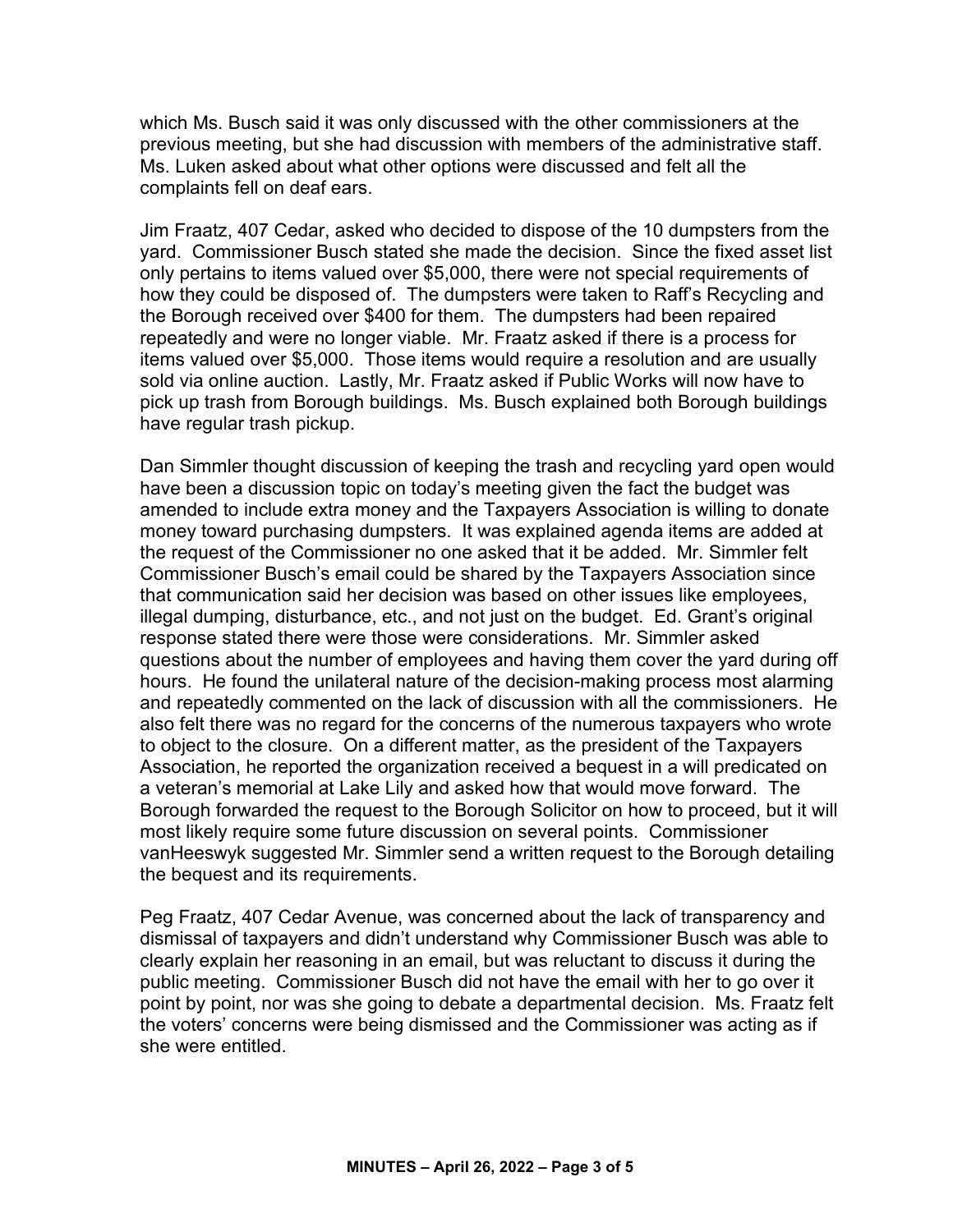Sue Leming, Oak Avenue, expressed her thanks and support for Commissioner Busch's decision to remove the dumpsters. As a longtime resident of 20 years, who lived on Oak Avenue before the pole barn and the first dumpster was placed, which turned into 10 over the year, she stated her quality of life and property value have dramatically improved with the decision to close the yard.

Hope Luken asked how many people wrote about the trash and if anyone asked to put the item on the agenda. Clerk Wallace responded she received one request from a member of the public to list it as a discussion item, but only the Commissioners set the agenda. Ms. Luken asked questions about how many people emailed the Borough and were emailed in return. She felt no other options were ever considered except closing the yard. She asked if the Borough would consider not providing trash service at all. Then the Borough could save money and each owner could hire their own trash contractor. Commissioner Busch explained the current contract hasn't expired, so that hasn't been considered at this time. Many towns throughout the state are experiencing difficulties with trash and recycle collection and have had to make changes to service. She's been watching the industry closely and would prefer that the matter not come to the point the Borough could no longer provide service, but the future is uncertain. Ms. Luken looked into the cost of hiring Gold Medal as a private citizen, which might benefit 75% of property owners. Lastly, she complained about a lack of transparency in the process.

Sandy Allison, Alexander Avenue, said she was 100% in favor of closing the yard. Since 1965, she has been taking trash home when she would come for the weekends and feels it's a logical solution. She felt there was no schedule would please everyone and the yard developed into a monster. She supported carry-in carry-out practices. Lastly, she applauded Commissioner Busch for standing strong on the decision.

Dan Simmler said he used the yard a lot and what he found most alarming isn't the closure of the trash yard, but the unilateral decision of one Commissioner. He has heard buzz for a few years that the yard would be closing but hoped there could have been open discussion with taxpayers. Commissioner Busch thanked Mr. Simmler for his comments and said she realized the Borough's form of government could be difficult to understand, but each Commissioner has complete executive control over their department. If something doesn't require an expenditure or an ordinance where the other 2 Commissioners would have to vote, they have no authority in other departmental decisions. There are time when things are discussed with the general public but they're usually things that cross departmental lines. Solicitor DeWeese said that was a very accurate explanation of the form of government. The Commissioners must respect each other running their own department. The departments don't make joint decisions on many things, nor does the Borough poll property owners before making decisions. That is not how government functions on a day-to-day basis.